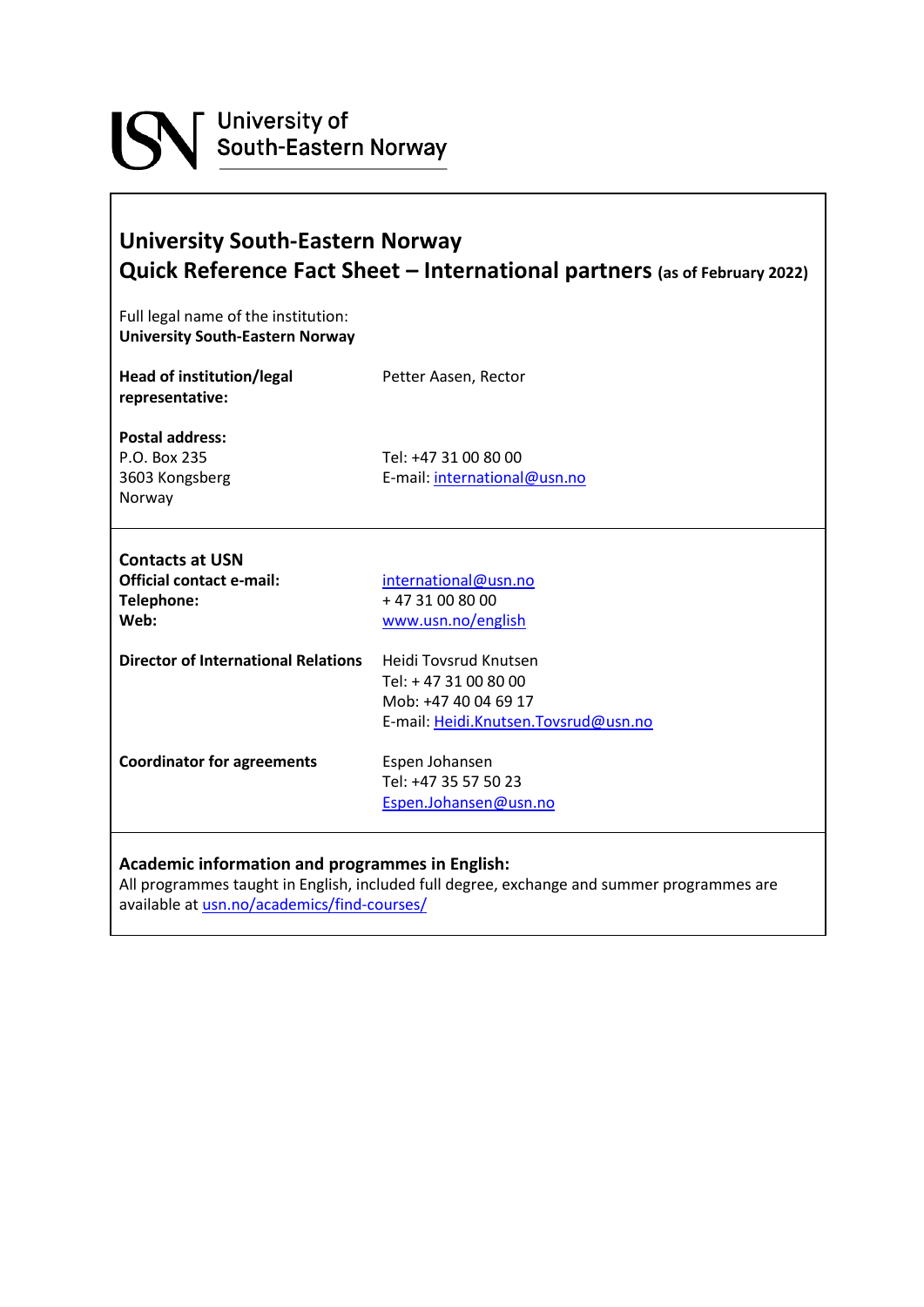Information is found here:

| usn.no/english/academics/how-to-apply/exchange-programs/nomination-of-exchange-students: |  |  |
|------------------------------------------------------------------------------------------|--|--|
|                                                                                          |  |  |

| <b>Nominations</b> should be submitted within the following deadlines:          |
|---------------------------------------------------------------------------------|
| A seath A.E. (Design A.e. and Excellent Array and a seather and a seather and a |

| Autumn semester: | April 15 (Due to our Easter break the nomination deadline in 2022 will be |
|------------------|---------------------------------------------------------------------------|
|                  | postponed till April 25 <sup>th</sup> )                                   |
| Spring semester: | October 15                                                                |

**Applications** should be submitted within the following deadlines:

Autumn semester: April 15 (Due to our Easter break the application deadline in 2022 will be Spring semester: postponed till April 25<sup>th</sup>) October 15

Online application for students available at www[.usn.no/english](https://www.usn.no/english/) as from March 1, 2021 Students can apply for autumn semester and full academic year. Nominations for spring semester opens September 1.

Please se[e usn.no/academics/how-to-apply/exchange-programs/](http://www.usn.no/academics/how-to-apply/exchange-programs/) for more information **Contact:** [nomination@usn.no](mailto:nomination@usn.no)

#### **Full degree programmes**

For information about admission to full degree-programmes: [usn.no/academics/how-to-apply/full-degree-programs-taught-in-english/](https://www.usn.no/academics/how-to-apply/full-degree-programs-taught-in-english/) **Contact**[: admissions@usn.no](mailto:admissions@usn.no)

## **Academic Calendar 2022/23**

[www.usn.no/english/new-students/usn-faq/academic-calendar/](http://www.usn.no/english/new-students/usn-faq/academic-calendar/)

| <b>Autumn semester:</b>       | 15 August – 20 December 2022                                                                                                                      |
|-------------------------------|---------------------------------------------------------------------------------------------------------------------------------------------------|
|                               | Examinations are held in November-December                                                                                                        |
| <b>Spring semester:</b>       | 9 January - 22 June 2023                                                                                                                          |
|                               | Examinations are held in May-June                                                                                                                 |
|                               | Easter holiday 3 - 10 April                                                                                                                       |
| <b>Summer school</b><br>2022: | End of May until late June 2022, please note that course dates may vary.                                                                          |
|                               | International Management and International Marketing, Campus Ringerike:<br>usn.no/academics/summer-schools/international-summer-school-ringerike/ |
|                               | More offers TBA.                                                                                                                                  |

**Orientation dates** for each campus and semester will be published a[t usn.no/english/newstudents/](http://www.usn.no/english/newstudents/) well ahead of semester start.

#### **Accommodation**

The USN has an agreement with campus housing (SSN). Contracts are based on that the student pay for a full semester or full academic year.

Please note that **all exchange students also must submit a personal application directly to the student welfare services (SSN)** to ensure their final bookings within the following deadlines:

**April 15** for autumn semester

**October 15** for spring semester

Applications should be submitted at [ssn.no/housing/](http://www.ssn.no/housing/)

Please note that students should apply as early as possible to ensure a student dormitory at SSN